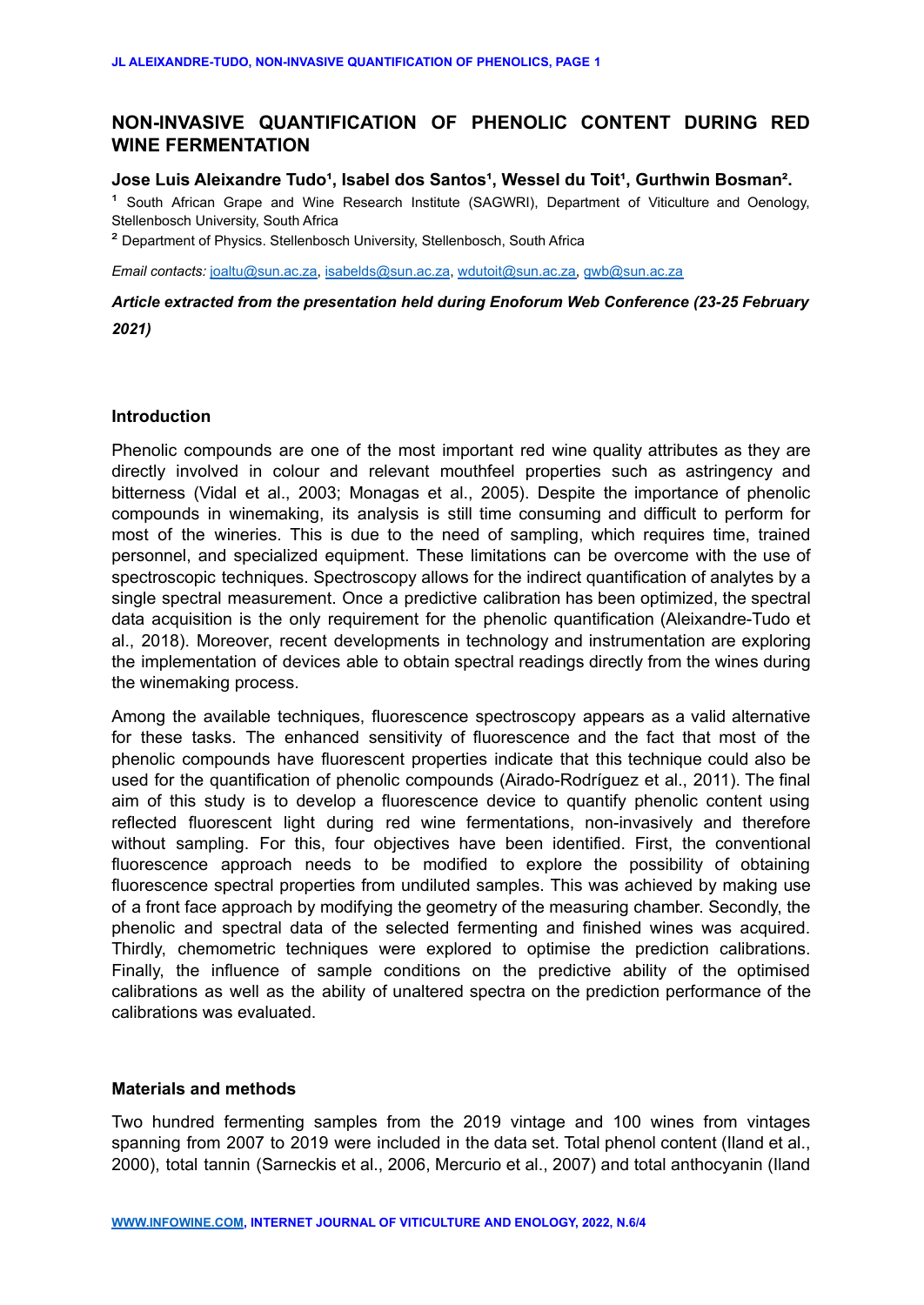et al., 2000) were the phenolic parameters evaluated in the study. For the fluorescence data acquisition, a benchtop fluorescence spectrometer was used. The excitation took place in the 245 to 400 nm range every 5 nm and the emitted light was captured in the 245 to 500 nm range at 0.5 nm intervals. The scanning speed was 5nm/min and the excitation/emission slit widths were 3 and 5 nm, respectively. Samples were frozen after collection, thawed and centrifuged before analysis. A machine learning pipeline was applied to the data set for model optimisation. The pipeline included a SMOTER algorithm for minority sample generation with KNN = 3, column selector, Savitzky-Golay filter, pre-processing selector, PCA for data dimensionality reduction and finally a XGBoost regressor for the regression exercise. For the second part of the project a single Cabernet Sauvignon fermentation was used to evaluate the ability of the optimised calibrations to predict samples in different formats i.e. degassed and unaltered. Moreover, models were optimised using spectral data obtained from degassed and unaltered samples. The same phenolic analysis, spectral data acquisition settings and machine learning pipeline as reported above were used. Sampling was done daily and in triplicate during the duration of the fermentation (12 days).

# **Results and discussion**

The data set was run through the pipeline and the best optimised model was selected and reported in Figure 1. Table 1 shows the model statistics for the optimised calibrations.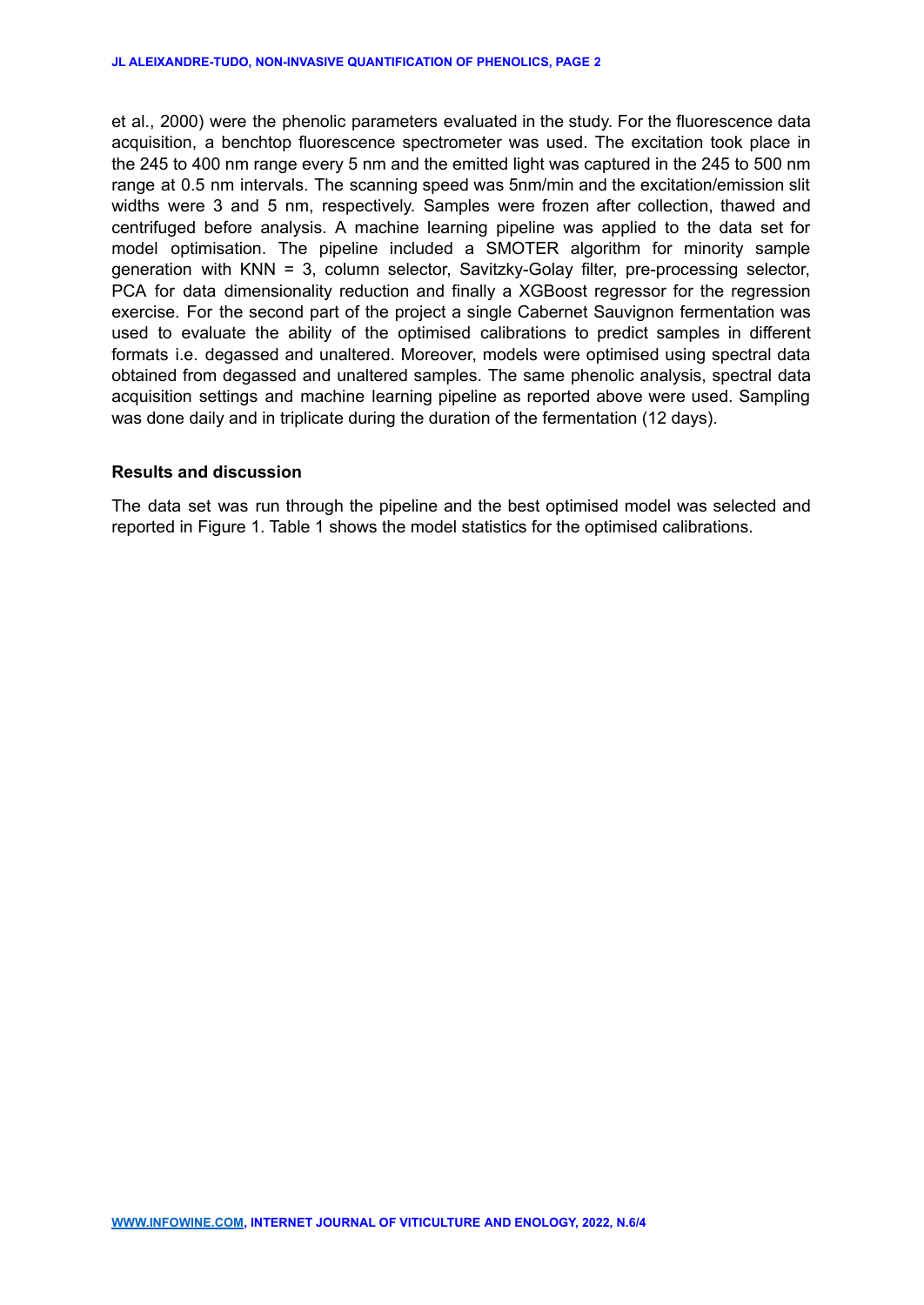

*Figure 1 Calibration and validation correlation plots for total phenol index (a), condensed tannins (b) and total anthocyanins (c)*

Correlation coefficients around 0.8 were observed for the three phenolic parameters evaluated. The most accurate models were reported for total condensed tannins (mg/L) with a R<sup>2</sup> calibration = 0.89 and R<sup>2</sup> validation = 0.8. The errors of prediction in validation were 7.16, 172.37 mg/L and 76.57 mg/L for total phenols, tannins, and anthocyanins, respectively. Mean absolute errors in validation (MAEV) were consistently lower than the root mean square errors in validation (RMSEV).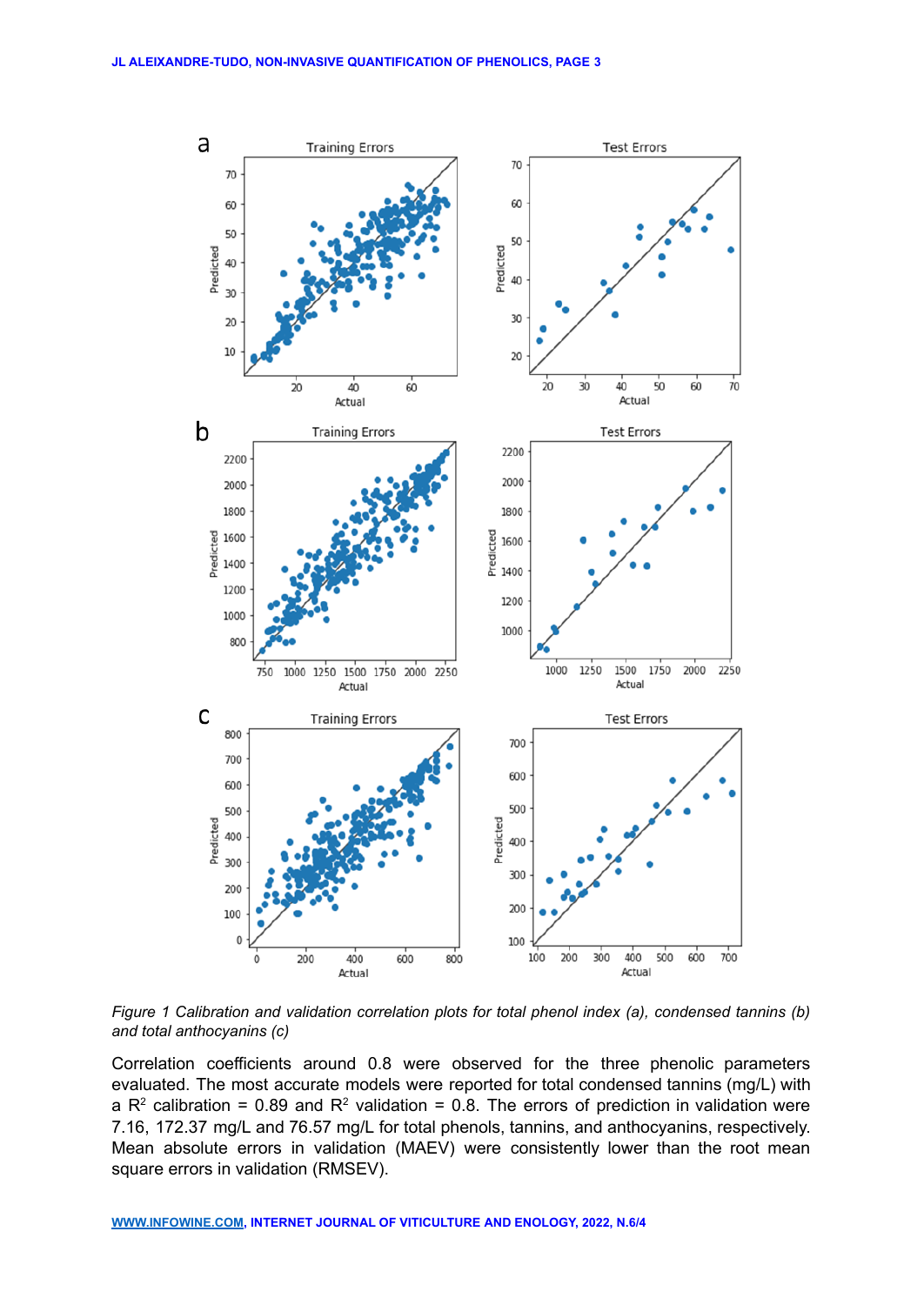*Table 1 Model statistics for the optimised calibrations*

|                                | $R^2$ cal |      | R <sup>2</sup> val   RMSEC   RMSEV   MAEV |        |        |
|--------------------------------|-----------|------|-------------------------------------------|--------|--------|
| <b>Total Phenols</b>           | 0.81      | 0.77 | 5.71                                      | l 7.16 | 5.39   |
| Total Condensed Tannins (mg/L) | 0.89      | 0.80 | 104.03                                    | 172.37 | 129.14 |
| Total Anthocyanins (mg/L)      | 0.80      | 0.77 | 60.67                                     | 76.57  | 61.57  |

*R 2 cal: coefficient of correlation in calibration; R<sup>2</sup> val: coefficient of correlation in validation; RMSEC: root mean square error of calibration; RMSEV: root mean square error of validation; MAEV: mean absolute error of validation.*







*Figure 2 Model performance with clean (A), degassed (B) and unaltered samples (C) used for model validation*.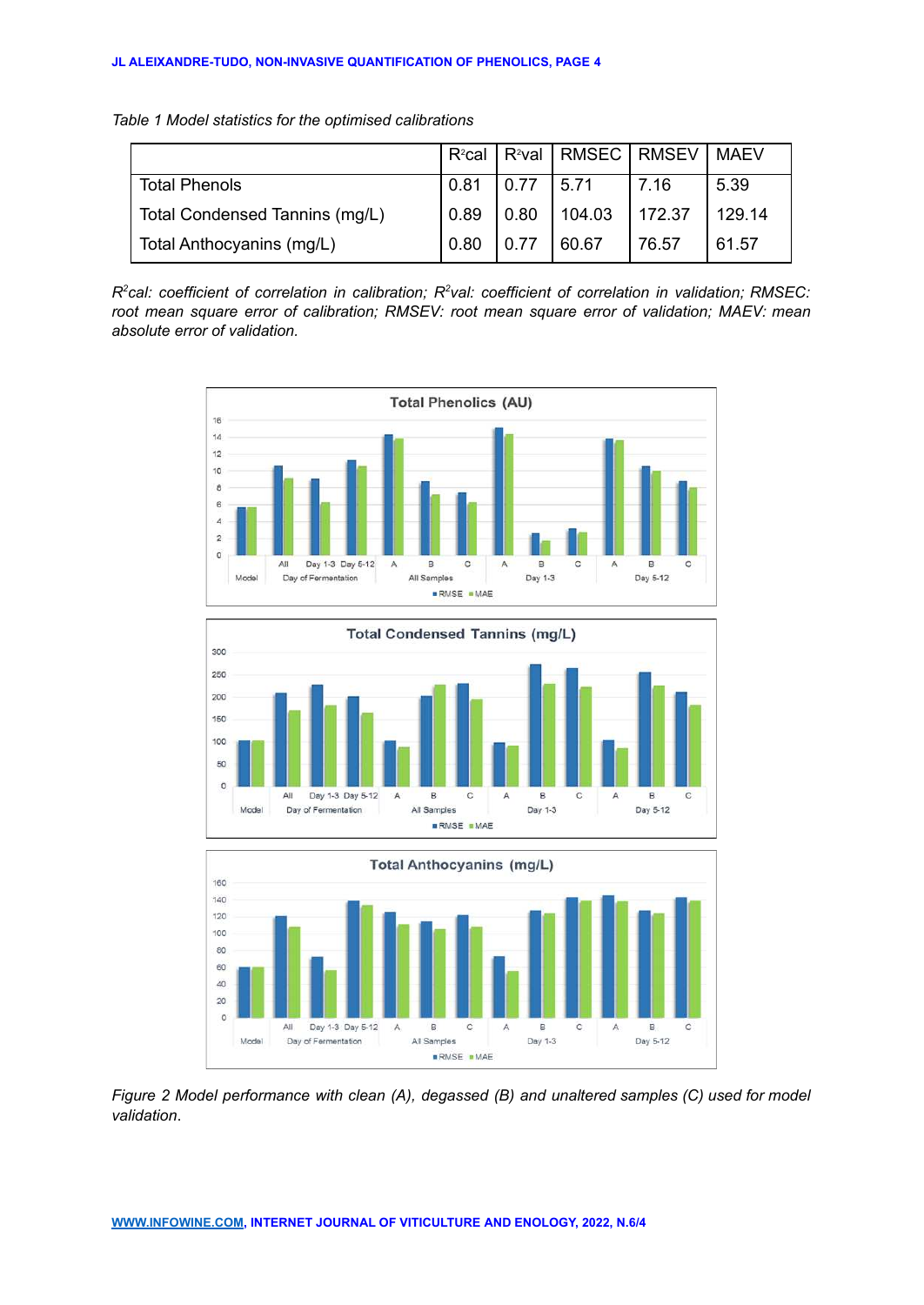For the second part of the experiment, the influence of sample conditions on the predictive ability of the optimised calibrations as well as the ability of unaltered spectra on the prediction performance of the calibrations were evaluated and are reported in Figure 2 and Table 2.

Figure 2 shows error results when the models previously developed and reported in Figure 1 and Table 1 were used to predict the phenolic levels of the samples obtained from a single Cabernet Sauvignon fermentation. Samples were obtained in three formats i.e. cleaned (frozen and centrifuged) (A), degassed (B) and unaltered (C). Only the models including the entire sample set (All samples) are discussed below. In the left part of the plot the model errors in calibration (RMSEC) are shown for the three phenolic parameters evaluated (Model). As it can be observed, certain model depreciation was observed for clean samples (A) for total phenols and anthocyanins, although this was not observed for tannins with similar error values for the predicted samples. Interestingly, increased error values were observed for degassed (B) and unaltered samples (C), with this increase being less intense for total phenols. However, when the errors reported in Figure 2 are compared with the validation errors of the original models (Table 1), minimal error increase was also observed for tannins and anthocyanins.

|                                          | Treatment    | $R^2$ cal | $R^2$ val | <b>RMSEC</b> | <b>RMSEV</b> | <b>MAEV</b> |
|------------------------------------------|--------------|-----------|-----------|--------------|--------------|-------------|
| <b>Total Phenols Index</b>               | A            | 0.90      | 0.97      | 1.53         | 1.22         | 0.96        |
|                                          | B            | 0.89      | 0.87      | 1.72         | 2.27         | 1.73        |
|                                          | $\mathsf{C}$ | 0.94      | 0.96      | 1.26         | 1.38         | 1.12        |
| <b>Total Condensed</b><br>Tannins (mg/L) | A            | 0.89      | 0.94      | 51.70        | 41.30        | 34.89       |
|                                          | B            | 0.86      | 0.96      | 57.36        | 34.44        | 27.55       |
|                                          | C            | 0.86      | 0.94      | 48.42        | 42.84        | 35.95       |
| <b>Total Anthocyanins</b><br>(mg/L)      | A            | 0.85      | 0.87      | 16.35        | 19.19        | 14.66       |
|                                          | B            | 0.89      | 0.91      | 13.90        | 18.40        | 15.09       |
|                                          | C            | 0.93      | 0.89      | 14.34        | 20.53        | 15.17       |

*Table 2 Summary model statistics for calibration optimised using clean (A), degassed (B) and unaltered (C) fluorescence spectra.*

*R2cal: coefficient of correlation in calibration; R2val: coefficient of correlation in validation; RMSEC: root mean square error of calibration; RMSEV: root mean square error of validation; MAEV: mean absolute error of validation.*

In Table 2, calibrations were optimised using fluorescent spectral properties of clean (A), degassed (B) or unaltered samples (C). This experiment is trying to answer the question whether spectra from non-processed samples could be used to obtain accurate prediction calibrations. As can be observed  $R^2$  values around 0.9 in both calibration and validation were reported for both treatments B (degassed) and C (unaltered). This high R<sup>2</sup> values are in line with the low errors in calibration and validation observed. Despite these promising model performance statistics, the results of this second part of the research should be considered with caution as only a single Cabernet Sauvignon fermentation was evaluated.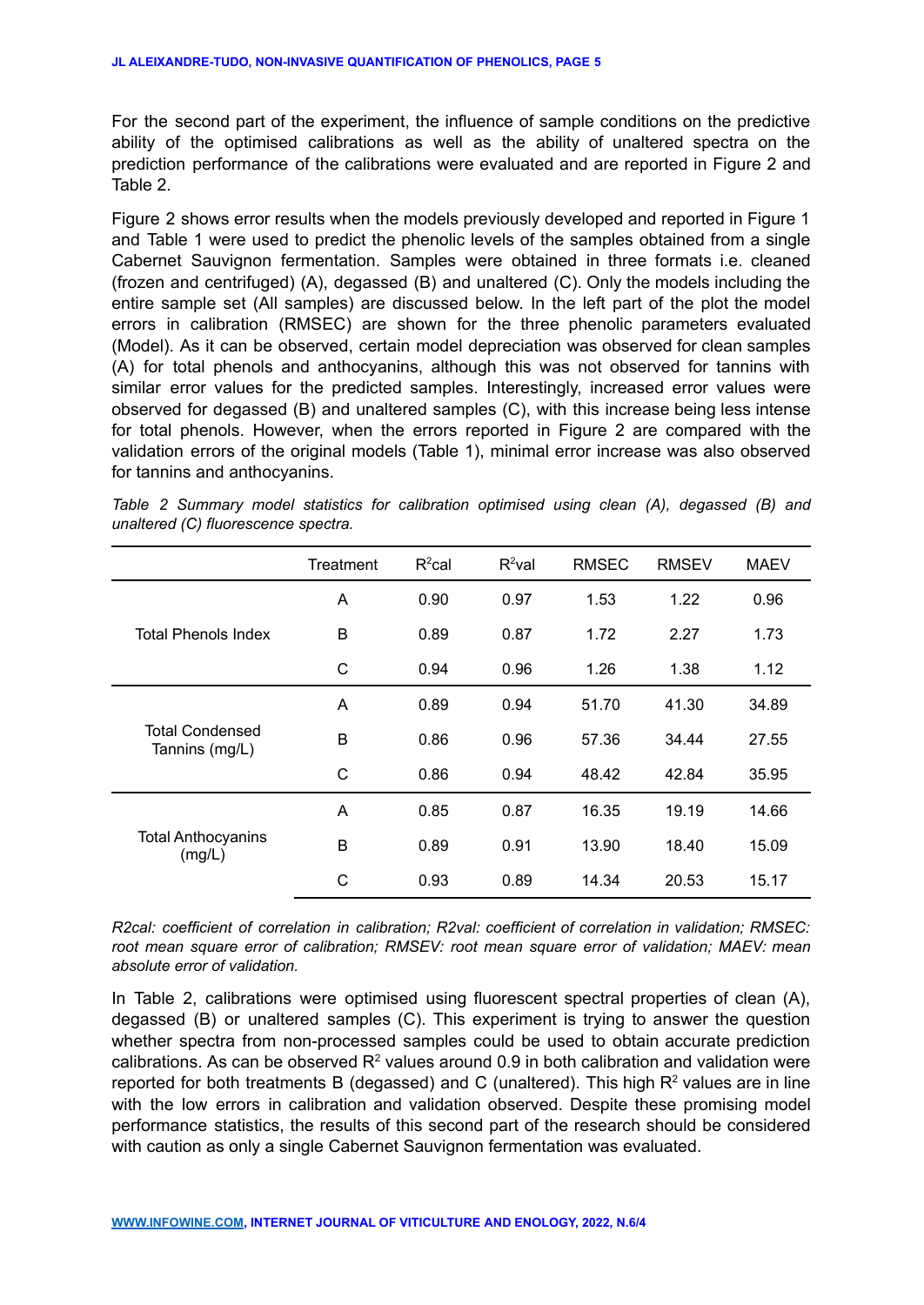### **Conclusions**

The results observed in this study showed that reflectance fluorescence spectroscopy of undiluted samples could be used as an alternative to quantify phenolic content during the fermentation process as well as in finished wines. In addition, the developed calibrations seem to be suitable to predict phenolic content in minimally to non-treated samples (degassed and unaltered). Calibrations developed using fluorescence spectra from degassed and unaltered samples proved to also be accurate. The question therefore remains whether calibrations should be optimised using clean samples or on the contrary using spectra obtained from samples in unaltered format as in real fermentation conditions. Despite this, the results obtained point towards the possibility of quantifying the phenolic content directly from a fermenting tank with absence of sampling or sample preparation using reflectance fluorescence spectroscopy.

## **Abstract**

Phenolic compounds are responsible for the most important red wine quality attributes. Anthocyanins and tannins play crucial roles in color and mouthfeel properties of red wines. Phenolic analysis in the winery is hindered by analytical constrains. The possibility to quantify phenolic content non-invasively from a fermenting tank will provide phenolic data in real time and with absence of sampling. This could be achieved by making use of the fluorescence properties of phenolic compounds. Front-face fluorescence was in this case used to obtain fluorescence spectral properties of wines directly during the fermentation tank. Adapting the sample geometry, direct measurement from a fermenting tank through a crystal window can be obtained. Moreover, the fluorescence spectral properties were correlated with phenolic levels using machine learning techniques and accurate spectral calibrations were obtained for total phenol content, anthocyanins (mg/L) and tannins (mg/L). A prototype device for the measurement of fluorescence spectral properties was developed. The fluorescence spectrometer showed the ability to quantify phenolic content during red wine fermentations with the absence of sampling and in a non-invasive manner.

## **References**

Airado-Rodríguez, D., Durán-Merás, I., Galeano-Díaz, T. and Wold, J., 2011. Front-face fluorescence spectroscopy: A new tool for control in the wine industry. Journal of Food Composition and Analysis, 24(2), 257–264.

Aleixandre-Tudo, J. L., Nieuwoudt, H., Olivieri, A., Aleixandre, J. L. and du Toit, W., 2018. Phenolic profiling of grapes, fermenting samples and wines using UV-Visible spectroscopy with chemometrics. Food Control, 85, 11–22.

Iland, P., Ewart, A., Sitters, J., Markides, A. and Bruer, N., 2000. Techniques for chemical analysis and quality monitoring during winemaking (1st ed, 1-111). Campbelltown, Patrick Iland Wine Promotions.

Mercurio, M. D., Dambergs, R. G., Herderich, M. J. and Smith, P. A., 2007. High throughput analysis of red wine and grape phenolics − adaptation and validation of methyl cellulose precipitable tannin assay and modified somers color assay to a rapid 96 well plate format. Journal of Agricultural and Food Chemistry, 55(12), 4651−4657.

Monagas, M., Bartolomé, B. and Gómez-Cordovés, C., 2005. Updated knowledge about the presence of phenolic compounds in wine. Critical reviews in food science and nutrition, 45(2), 85–118.